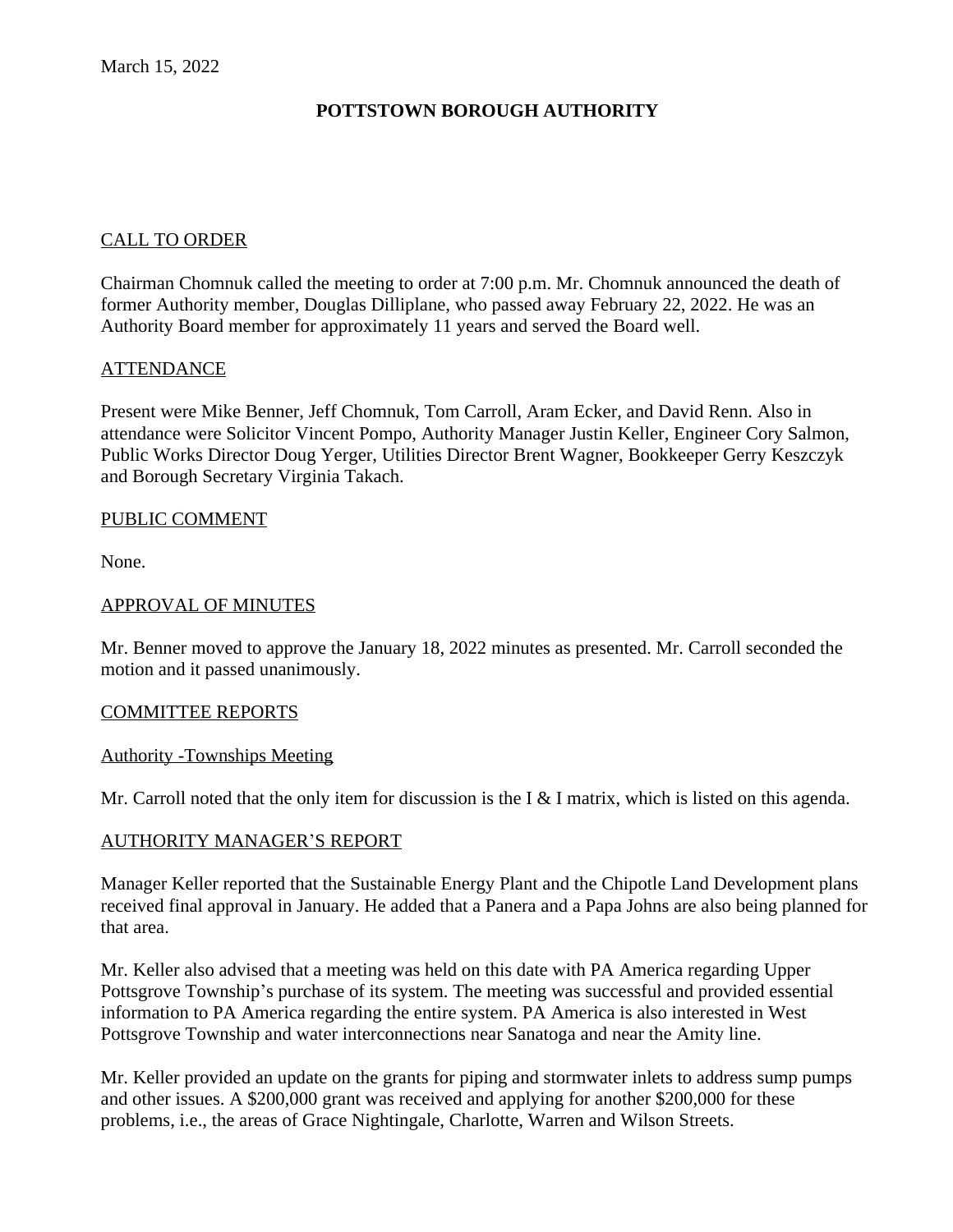Mr. Keller also noted that there is no closing date for the PA America purchase with Upper Pottsgrove Township, due to certain outstanding issues.

Solicitor Pompo commented that any take over by PA America for the surrounding townships, may result in a PUC matter.

There was a brief discussion on the value of the current system, with Mr. Keller commenting that he advised Aqua that it is approximately \$500 million.

### SOLICITOR REPORT

Solicitor Pompo referred to the report distributed and reviewed legislative updates. He also added the Upper Pottsgrove Township matter has been resolved ad the settlement has been approved. Attorney Pompo noted that in order to resolve the pipe issue, Upper Pottsgrove Township has filed a condemnation action and waiting for confirmation to convey title to PA American. He also advised that townships have the legal authority to condemn a sewer consumer.

#### ENGINEER'S REPORT

Engineer Cory Salmon provided a written report and reviewed legislative updates. He advised that the UV delivery date is now April 25<sup>th</sup>. He also noted that the 2021 Water and Sewer Main Replacement project with contractor Joao & Bradley will be finishing this week. Mr. Salmon reviewed the Industrial Highway Meter, noting that Lower Pottsgrove Township has inquired about the ability to remove the meter. He added that under the Chapter 94 report, the Township is required to maintain and calibrate the meter once per year, which has not been done since 2017 and could be the cause of the low flow records. Mr. Salmon recommended not moving the meter until the meter is maintained properly.

Mr. Keller added that several years ago, the townships were all offered to move to the Hach system and Lower Pottsgrove declined.

Mr. Carroll agreed to reiterate this recommendation at the next Township meeting.

### UTILITIES DIRECTOR'S REPORT

Mr. Wagner reported that Wastewater Plant is working on a capital plan and will present to the Capital Committee in the next few months. He added that there was a major power outage on this date. Mr. Wagner reported that he hired the same contractor, Carr & Duff, as PECO was using to get the matter resolved smoothly. Mr. Wagner added that he is working with the Manager to update the Pre-Treatment ordinance with Borough Council, along with the NPDES permit updates.

Mr. Wagner also noted that Staff continues to work on the Airscour project and a building enclosure through Costars, with a saving of \$40,000 for the \$300,000 project. He also advised that he continues to separate the maintenance staff for COVID precautions.

### PUBLIC WORKS DIRECTOR'S REPORT

Mr. Yerger reported that Staff continues to work on manhole repairs and anticipating High Street paving, Keim Street to the Lower Pottsgrove Township line. He added that he has been working with the Fire Company to repair the service line since 2004. Mr. Yerger also advised that the Water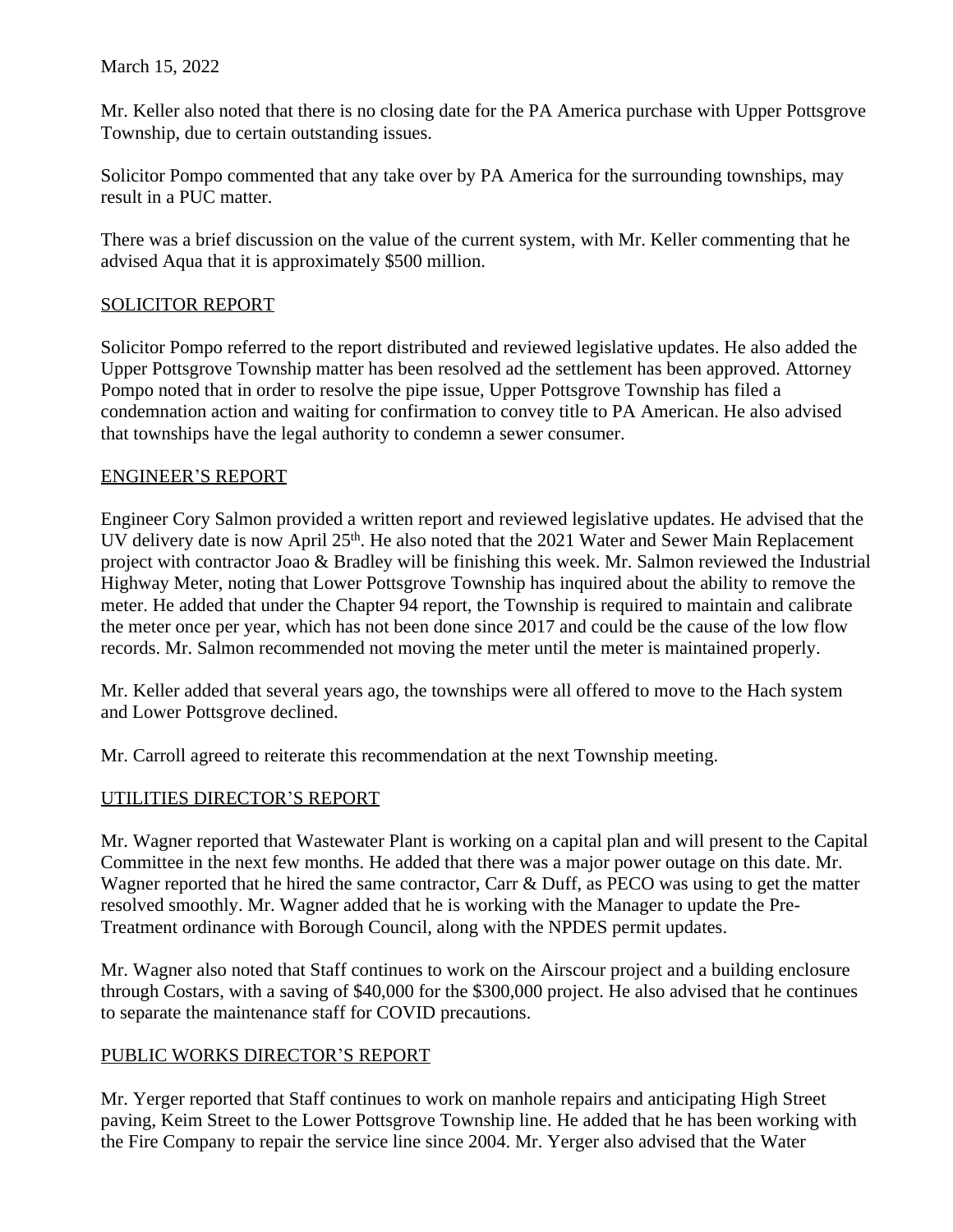Department is working on lines at Belmont and Manatawny Streets, where it was necessary to move the stormwater pipe to get to the water pipe.

Mr. Yerger confirmed that PennDOT will be paving from Keim Street to the Lower Pottsgrove and through Limerick and Trappe and the PECO, between Charlotte and Keim Streets, is expected to start on April 30. He added that the responsibility of repairing manholes and riser rings is the Borough's.

Mr. Yerger added that painting of the Jackson Street tank is scheduled for 2023 and the Willow street tank 2024 as of now.

Mr. Keller advised that the King Street Bridge is scheduled to open April 15<sup>th</sup>.

### FINANCE REPORT

Mr. Keszczyk reported that the water revenues are at 17% received and expenses at 15%. The sewer revenues are at 19% and expenses at 8% year to date. He added that the bulk revenue is under budget by \$20,000 year-to-date. The sludge disposal expense is under budget by \$77,000, both positive numbers. Mr. Keszczyk also advised that the 2021 Audit began on February 21<sup>st</sup>. He also reported that the funds from the bond maturity were received in February in the amount of \$2.1 million and in the sewer capital account.

# POTTSTOWN/AQUA PERMANENT BULK WATER INTERCONNECTION

Mr. Keller reviewed the proposed agreement with a 10-year term and 5-year renewals for 300,000 gallons of water per day, with no cost outlay from the Authority. He praised Solicitor Pompo for his efforts in finalizing the agreement.

Solicitor Pompo noted that Aqua wanted a flat rate to stay in place until the renewal period. He countered with holding the existing rate for two years and then pay prevailing rate, which would also be the time to evaluate rates. He added that Aqua is going to install and pay for the equipment in the pump station building for this permanent diversion and essentially dedicate it over to the Authority, at which time the Authority would be responsible. Attorney Pompo also noted that certain building plans are under review by HRG.

Mr. Carroll moved to approve the Bulk Water Purchase Agreement with Aqua Pennsylvania, Inc. and authorize its signature, subject to the review and approval of the Pump Station Improvement Plan in Schedule 3.4 including the Sampling Tap location by the Authority Manager Engineer and Solicitor. Mr. Benner seconded the motion and it passed unanimously.

### 2021 WATER AND SEWER REPLACEMENT PROJECT – CHANGE ORDER

Mr. Salmon explained the change order increase in the construction price of \$52,027.57 for costs associated with the additional materials (\$4,714.32), additional pipe size and fittings (\$5,146.25), additional fire hydrant (\$3,300) and for final adjustment of quantities installed (\$38,867.) He added with the increased change order, including the reduction of \$147,185 for Sanatoga Road, the final project cost is \$1,097,917.57 from the original cost of \$1,193,075.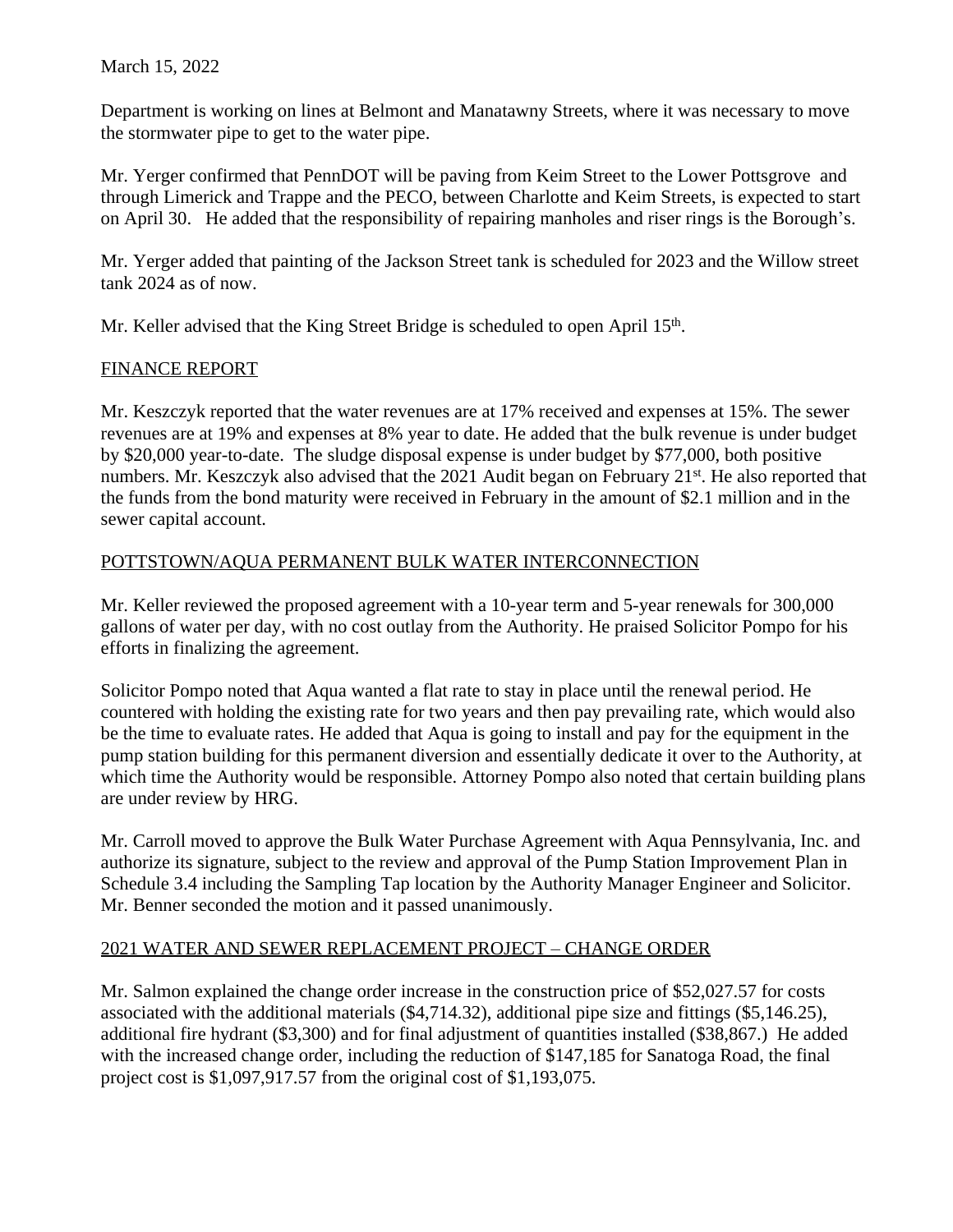#### March 15, 2022

Mr. Renn moved to accept the Change Order for the 2021 Water and Sewer Replacement Project for an increase amount of \$52,027.57 for a total project cost of \$1,097,917.57. Mr. Benner seconded the motion and it passed unanimously.

### UV SYSTEM CHANGE ORDER

Mr. Cory explained the increase of \$10,530 by the site conditions of the manufacturer for the replacement of a different UVT cleaning unit than originally provided, which was realized after it went to the site and reviewed from the information provided. The project remains under budget.

Motion by Mr. Benner to approve the Change Order for the UV System project for an increased amount of \$10,530. Mr. Renn seconded the motion and it passed unanimously.

### PENNVEST FUNDING OFFER EXTENSION REQUEST

Mr. Salmon explained the request for a 180-day extension of the PENNVEST Funding Settlement associated with the 2021 Lead Service Replacement Project.

Mr. Keller added that HRG will be seeking addition funding to take away the loan requirement, possibly a grant to off-set the costs.

### I & I RECOMMENTATIONS

 Mr. Carroll referred to the February 23, 2022 Matrix as recommended by the I & I Committee. He explained the four categories being Laterals, Floor Drains, Sump Pumps and Roof Down Spouts. Mr. Carroll also explained the outline of the Requirements, Enforcement, Inspection Status, the Recommendation/Options, the Ordinance section and the Ordinance Language for each category.

Mr. Keller added the laterals are being inspected this year and replaced where needed. A next step would be to hire a contractor or inspect at the time of sale.

There was brief discussions on each item, questioning the responsibility of the Authority.

Mr. Salmon confirmed that it is the homeowner's responsibility to maintain the lateral and Mr. Keller confirmed that I & I would be the responsibility of the Authority and the Borough to enforce so as not to allow rain water in system.

Chairman Chomnuk recommended that Mr. Keller, as the Authority Manager/Borough Manager, review with Borough Council.

Mr. Carroll moved to adopt the I & I Recommendation Matrix of February 23, 2022 as presented and as recommended by the I & I Committee, as a roadmap moving forward with I & I. Mr. Ecker seconded the motion and it passed unanimously.

### (SEE EXHIBIT A)

Mr. Carroll requested that this be forwarded to Borough Council.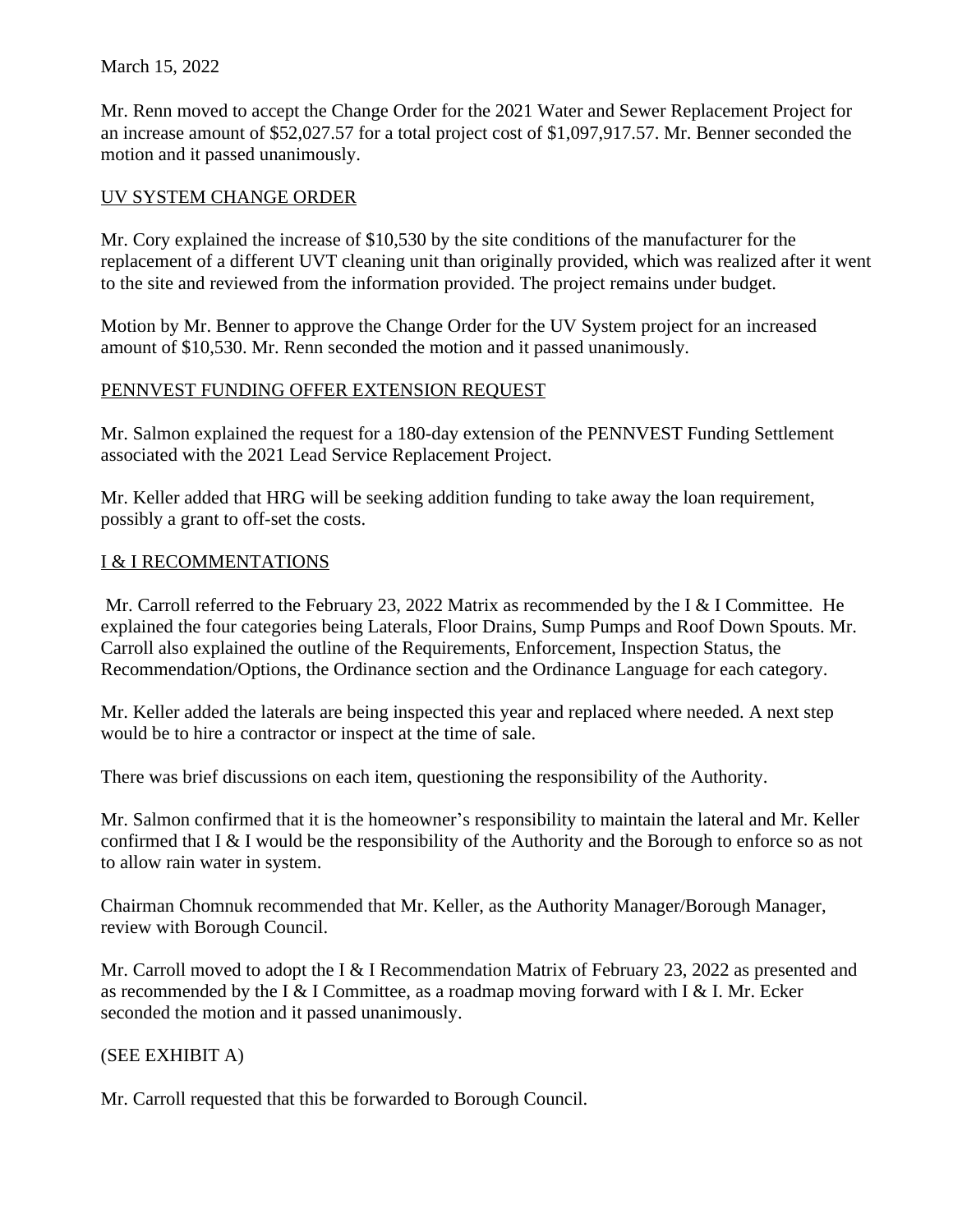### NEW BUSINESS

#### CONTRIBUTION TO BOROUGH COUNCIL

Mr. Carroll advised that there has been previous discussions regarding the Authority assisting the Borough in certain situations, in this case stormwater being pumped into the streets. The amount discussed was \$40,000 to \$50,000.

Solicitor Pompo referred to Act 73, which limits how an Authority can spend its money, which would be projects for the Authority's authorized purposes.

Mr. Keller noted that the projects would include sump pumps and roof down spouts, which would be associated with Authority projects.

Solicitor Pompo added that if the project is connected to a program to take water out of its sewer system and put in appropriate place, it would be part of the sewer project purposes and therefore the Articles would not need to be amended.

Mr. Carroll moved to allot \$50,000 from the Authority to the Borough, on an annual basis, to take care of inlets associated with the reworking of sump pumps. Mr. Ecker seconded the motion.

Mr. Yerger reviewed certain areas where it should not be a problem to install inlets, with an approximate cost of \$200,000.

Mr. Keszczyk confirmed that the funds are available on the sewer side. He also requested that HRG provided a cost estimate for moving forward with the next steps and providing data for the temporary meters.

The motion passed unanimously.

Chairman Chomnuk thanked the Committee for its efforts and for providing the Matrix. He requested that updates can be provided through the Capital Committee and confirmed that it is not necessary for the I & I Committee to continue meeting.

#### DEP CONSENT ORDER AND AGREEMENT

Solicitor Pompo explained the need for clarity on this agreement, namely, the date the order is done. As of now the end date is December 7, 2022 or when the Authority receives the permit, whichever is later. The second item is to add language that there has been no assessment to the stipulated penalties.

Mr. Renn moved to authorize execution of the First Amendment to the Consent Order and Agreement between DEP and the Authority under the Safe Drinking Water Act of West Pottsgrove Township. Mr. Carroll seconded the motion and it passed unanimously.

#### BID AWARD – ALUM SLUDGE

Mr. Wagner reviewed the bid tabulations of February 24, 2022, for the removal of sludge from the basins. which are bid out every five years The recommendation is to award the Sludge Removal,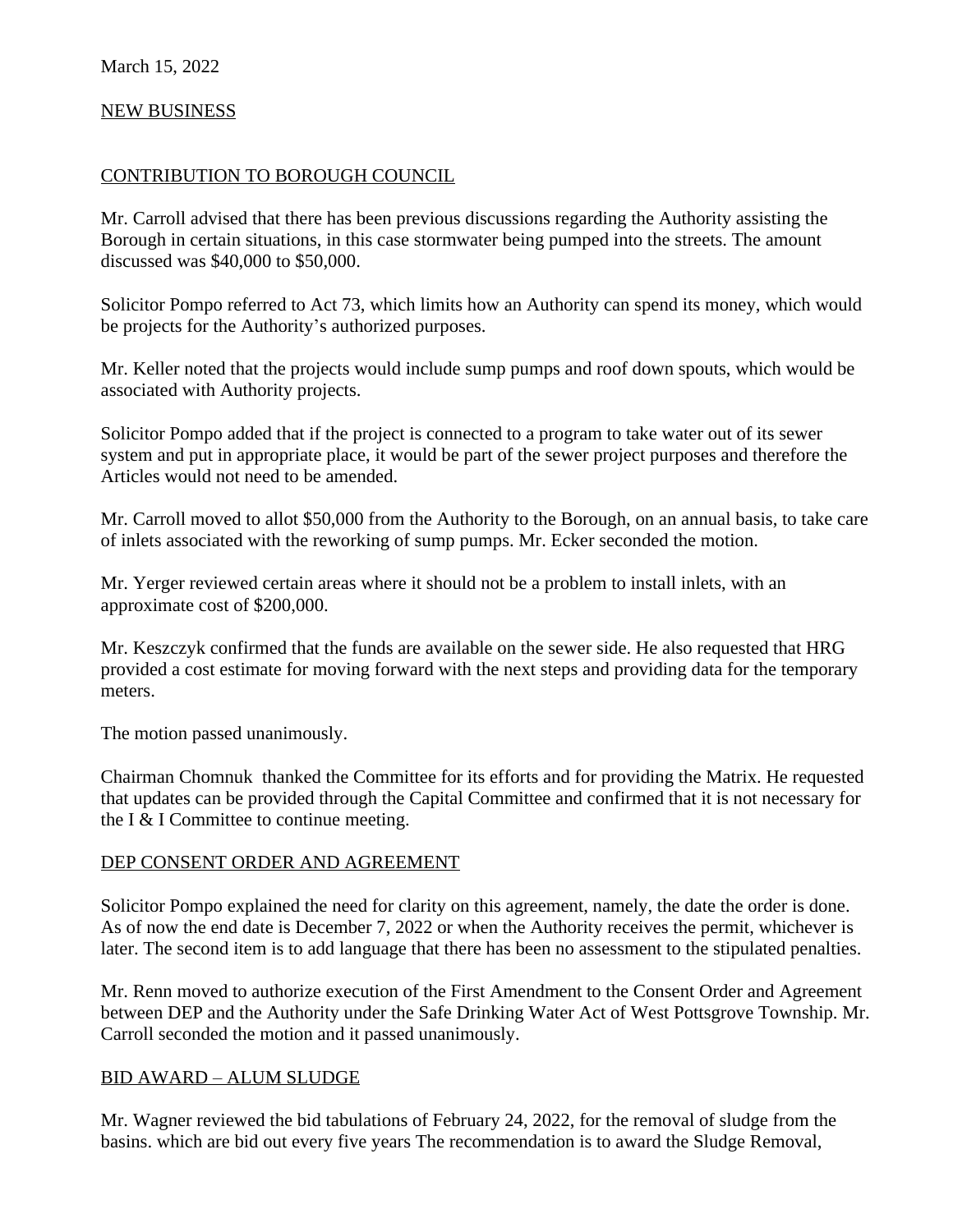March 15, 2022

Transportation to the Pottstown WWTP to Synagro and the award for the Removal, Transportation and Disposal to Land Application to ACV Environmental Services.

Mr. Benner moved to award the WWTP Alum Sludge Removal, Transportation and Disposal to the Pottstown Wastewater Treatment Plant to Synagro Central, LLC, Baltimore, MD as per the bid tabulation of Feb4ruary 24, 2022 for a timeframe of April 1, 2022 to March 31, 2027, subject to review and approval of the Solicitor. Mr. Renn seconded the motion and it passed unanimously.

Mr. Benner moved to award the WWTP Alum Sludge Removal, Transportation and Disposal to Land Application to ACV Environmental Services, Inc., Aston, PA as per the bid tabulation of February 24, 2022 for a timeframe of April 1, 2022 to March 31, 2027, subject to review and approval of the Solicitor. Mr. Renn seconded the motion and it passed unanimously.

#### REPLACE OF WATER METERS

Mr. Renn provided a matric regarding the replacement of water meters and compared the statistics from 2012 to 2021 comparing water produced to water billed over a 10-year period. He noted that in 2021, 391 million gallons of water were lost or unaccounted for, which equates to \$1.829 million and \$1.604 million in lost revenue. Mr. Renn suggested moving the water meter replacement project further on the Capital Plan.

Mr. Ecker questioned the figures and stated that out of the 11,000 meters tested, they were 94% efficient and reiterated his recommendation to start with addressing commercial meters.

After a brief discussion, Chairman Chomnuk directed this mater to the Capital Committee.

#### ADJOURNMENT

The meeting adjourned at 8:45 p.m. on motion by Mr. Benner.

Submitted by,

Virginia L. Takach, Borough Secretary for Thomas Carroll, Secretary